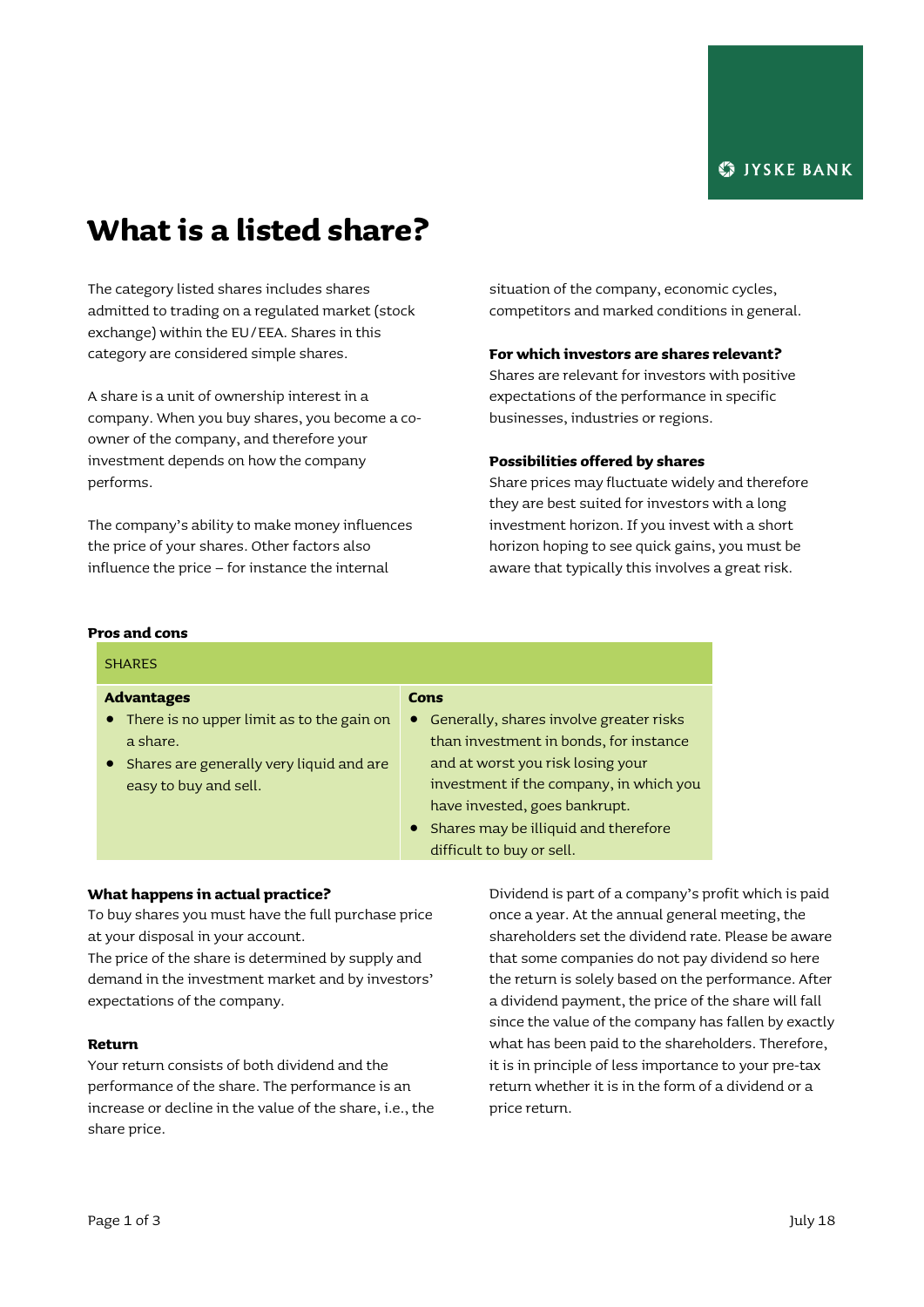## **About risk**

Several risk factors must be considered when investing in shares, such as:

A company may go bankrupt and the value of your share will therefore be zero. If you buy a share denominated in another currency (for instance, euro) than your base currency (for instance, the Danish krone), you also assume an exchange-rate risk. If you only buy shares in one single company, you are more sensitive to the performance of the company than if you spread your investment across different companies (diversification). This means that through diversification you have a smaller proportion of your investment in each individual company. We therefore recommend that you spread your investment across more companies. Moreover, it will usually add to your diversification if you also spread your investments by buying shares from various sectors and maybe even from various geographic areas. Generally, low dependence among the shares also results in a higher degree of diversification.

If you own shares or bonds issued by a bank, a mortgage bank or a stockbroker, the securities are so-called unsecured securities that are subject to the EU Bank Recovery and Resolution Directive. In Denmark, the BRR Directive has mainly been implemented by way of the act on the recovery and resolution of certain financial enterprises (Lov om restrukturering og afvikling af visse finansielle virksomheder). This means that Finansiel Stabilitet, the Danish resolution authority, may write down the principal as regards shares or bonds issued by a bank, mortgage bank or stockbroker. Finansiel Stabilitet may also convert the debt instruments in question into new share capital of the issuer.

If you do not have sufficient funds to spread your investment, mutual funds (often referred to as investment funds in Denmark) may be the right alternative for you. *Read more about investment funds on jyskebank.dk or read the fact sheet: "What is a mutual fund unit?".*

According to the risk classification, shares traded in a regulated market (stock exchange such as OMX or another authorised market place) will be categorised as 'amber', while the rest will be 'red'. *Read more about the risk classification of investment products at: jyskebank.dk/investmentinfo*

## **In which way is a share similar to a bond?**

A share will typically entail a bigger risk than a bond. When buying a bond, you lend money to an enterprise, a mortgage credit institution or a state. When buying a share, you buy a small part of an enterprise. When buying a bond, you are certain that you will receive a payment in the form of interest and repayment on the loan. When buying a share, you are in principle not guaranteed any return. If an enterprise goes bankrupt, bondholders will be first in line to get their part of what is left of the enterprise, while shareholders will typically be last in line.

### **Tax**

We give advice on tax issues in connection with specific transactions. However, the tax rules differ depending on whether you trade as a private individual, as a personally owned enterprise, as a company or if you invest retirement money. If you wish to learn about the specific importance of the tax rules for you, we recommend that you consult your accountant.

*Read more about taxation of shares on:* www.jyskebank.dk/produkter/investering/skat

## **What you should know before trading**

We recommend that your investment profile is reviewed before you engage in transactions. Your relationship manager can help you with that. We also recommend that you contact your relationship manager if you have any questions in relation to anything described in this fact sheet, or if you would like to have some points clarified.